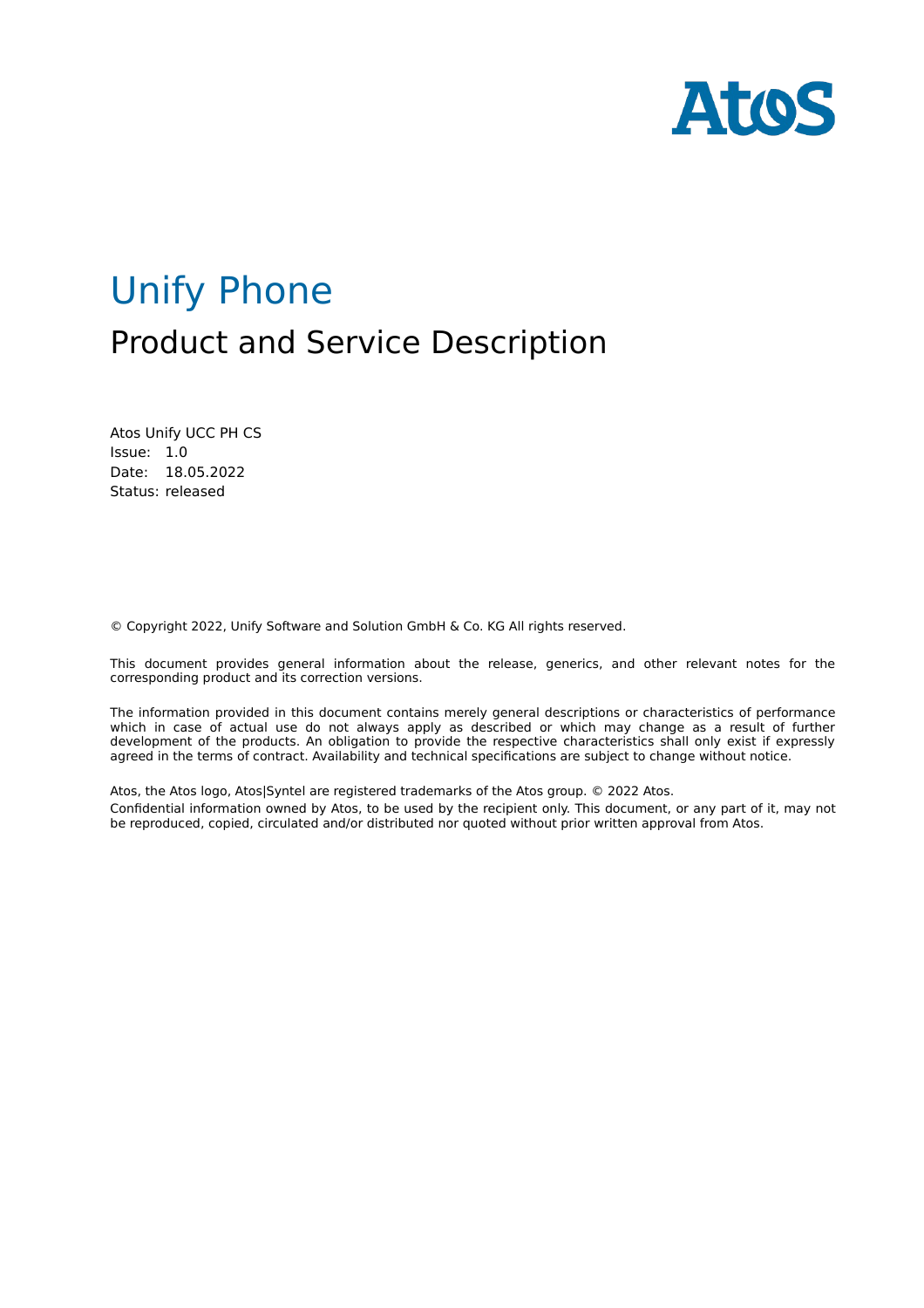

# History of Change

| ' Version | Date       | Description of changes                                   |
|-----------|------------|----------------------------------------------------------|
| 1.0       | 18.05.2022 | Unify Phone general availability with OpenScape Business |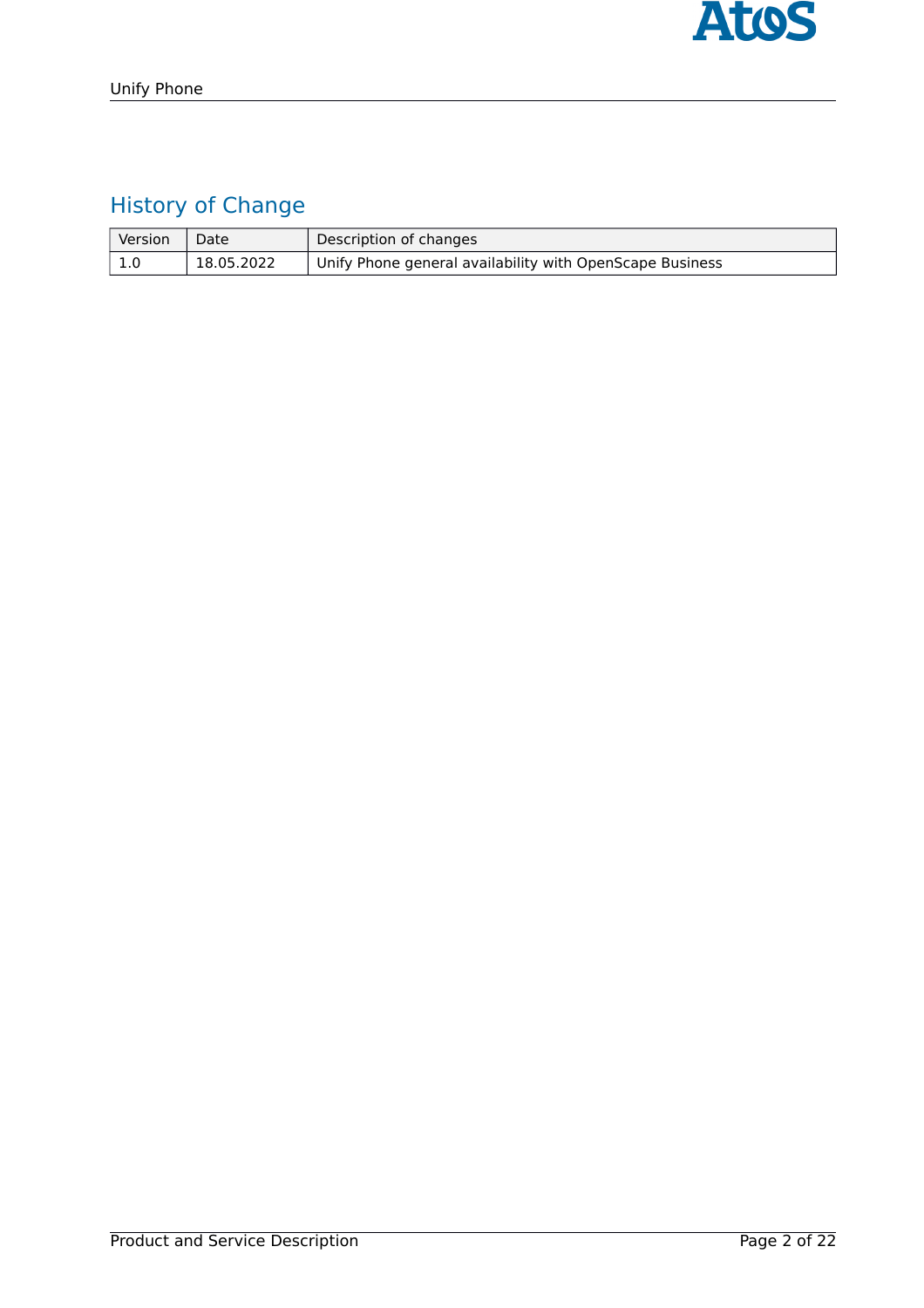

# **Table of Contents**

| 1                              |  |
|--------------------------------|--|
| 1.1<br>1.2 <sub>2</sub><br>1.3 |  |
| $\overline{2}$                 |  |
| 2.1<br>2.2                     |  |
| 3                              |  |
| 4                              |  |
| 4.1<br>4.2<br>4.3<br>4.4       |  |
|                                |  |
| 5.1<br>5.2                     |  |
| 6                              |  |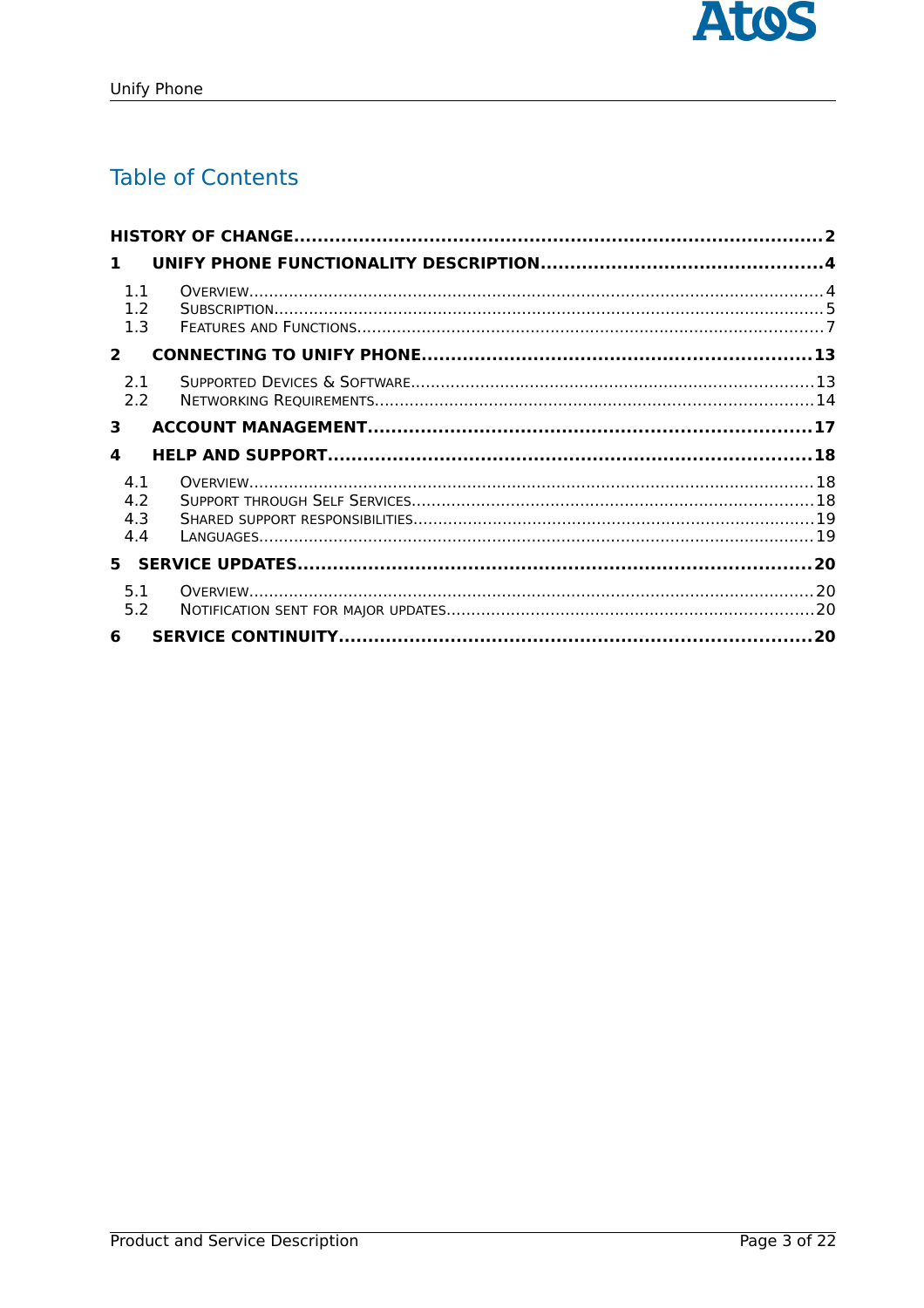

## 1 Unify Phone Functionality Description

### 1.1 Overview



Unify Phone is a cloud based WebRTC telephony connectivity solution between OpenScape voice platforms (OpenScape Voice, 4000 and Business) and other cloud-based applications.

Unify Phone is provided to the end user as a client which can be used with other applications as an embedded telephony client connected to their existing OpenScape platform.

In this first release Unify Phone is provided as a telephony client within the Unify Video application. Unify Video is an offering within the Unify Office by RingCentral portfolio providing messaging, conferencing, and collaboration. Unify Video can be used stand-alone collaboration solution or in conjunction with Unify Phone for a complete messaging, video and phone solution.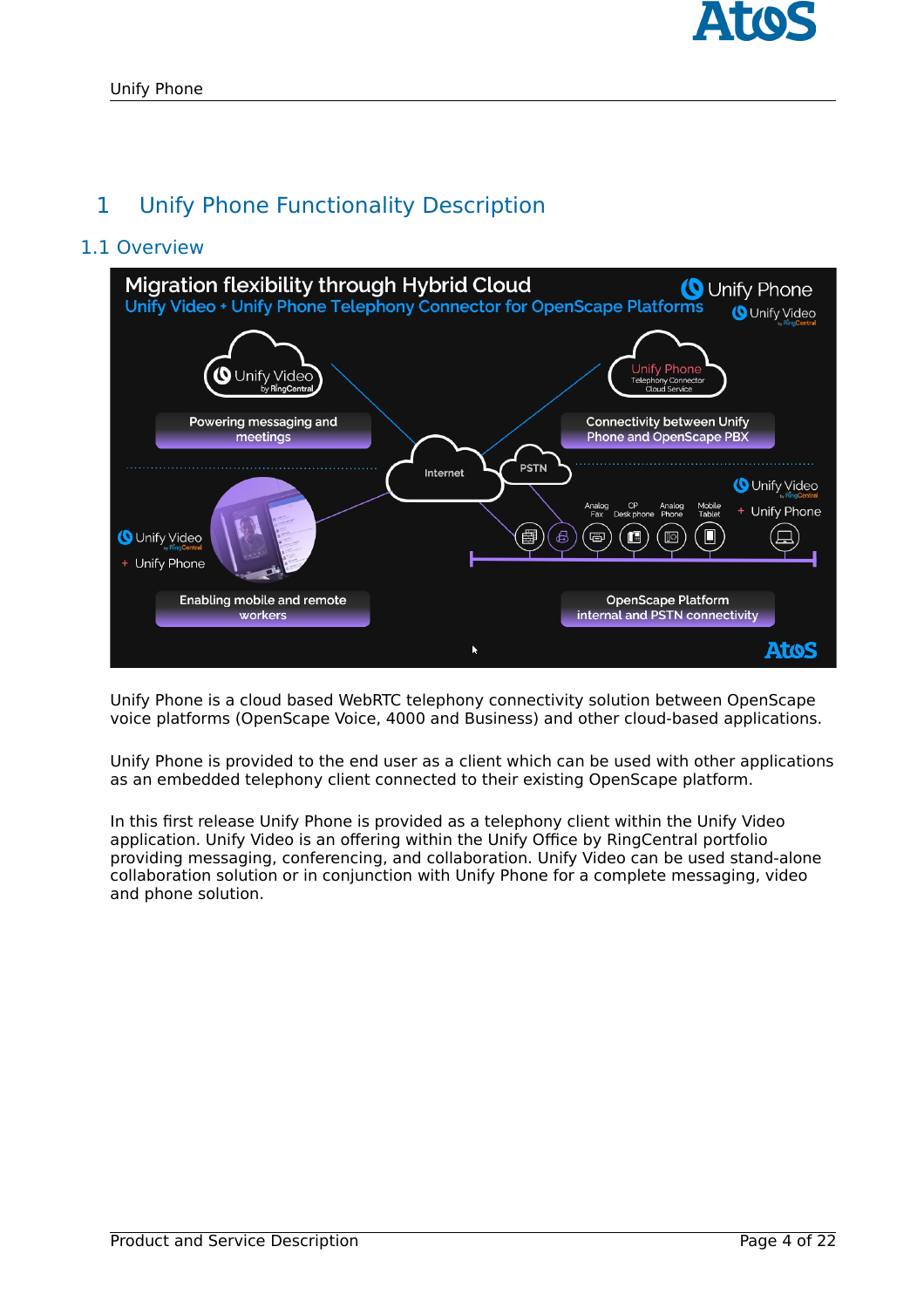

Unify Phone with Unify Video allows customers using OpenScape Voice, 4000 and Business platforms to combine cloud collaboration with their existing platform to provide a common enterprise-wide communications and collaboration solution, using their existing platform, configuration and connected devices.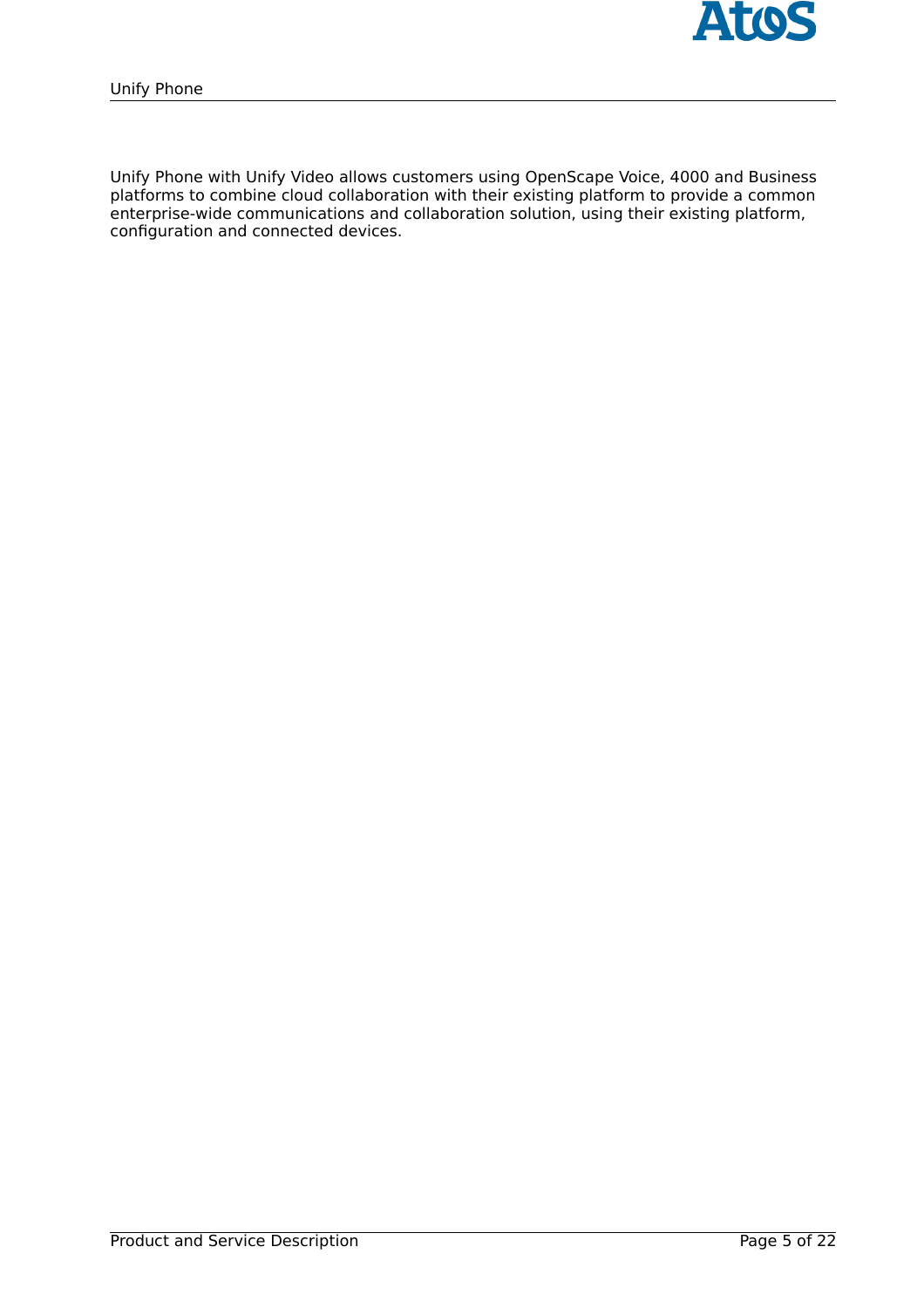

This is part of our strategy to offer customers different migration pathways to cloud, meeting their needs for reliable, robust, and cost-effective communications solutions.

### 1.2 Subscription

Unify Phone is offered to customers as a subscription-based service, it is offered to customers to add to their Unify Video subscription and to integrate with their existing OpenScape platform.

The subscription is a price per month charge for access to the Unify Phone service which is hosted in a cloud managed by ATOS Unify. The customer (or partner/Unify on behalf of the customers) sets up their platform to provide telephony extensions to Unify Phone. The customer (or partner/Unify) then creates and manages Unify Phone users from the Unify Phone Administration tool.

The subscription for Unify Cloud is based on a price per user per month charge, the charging and licenses for the Unify Cloud subscription depends on the platform it is being used on, this is due to the different technical and licensing capabilities of each of the platforms.

The customer to access Unify Phone needs the following elements:

#### Suitable Platform

An OpenScape Business, Voice or 4000 platform at the required level of software which supports Unify Phone, this is OpenScape Business v3, OpenScape Voice v10 and OpenScape 4000 v10 (a specific release of these platforms will be required to be installed which includes the functionality to support Unify phone)

Subscription to Unify Video

A subscription to Unify Video (this is provided via Ring Central via a Unify Partner or ATOS Sales. In some cases directly from ATOS UCC for specific cases, the definition and provision of Unify Video is defined with the Unify Office portfolio documentation and information (see here for more information

Unify Phone is embedded in the Unify Video client, Unify Video is required to enable and use Unify Phone.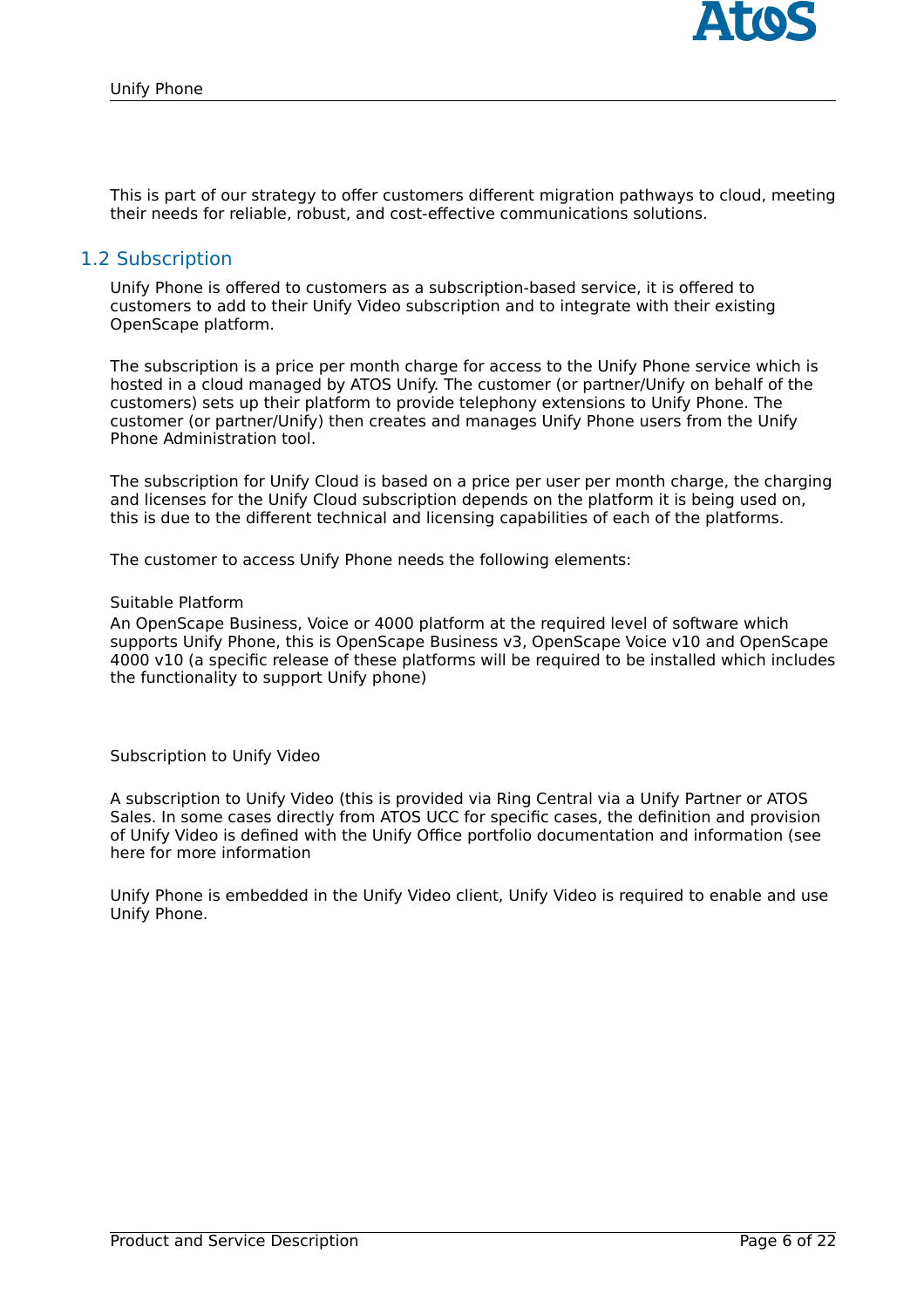Subscriptions to Unify Phone are defined as follows:

- For OpenScape Business this is managed via the Pay As You Go (PAYG) process, for pure PAYGO systems this is fully flexible, for currently non-PAYG systems this is done by order the specific number of licenses required (this will be moved to a fully flexible model by end of 2022).
- For OpenScape Voice and 4000 this is provided via an order for the specific number of Unify Phone licenses required, and that customer signing up to the Monthly Recurring contract for Unify Phone which is invoiced monthly.
- In addition, for OpenScape Voice, SSL (Software Subscription License) may be used, this is part of the Unify SSL process using Product Instances which contain the license for Unify Phone and is handled under the SSL process and description which is defined in the SSL Portfolio and Process.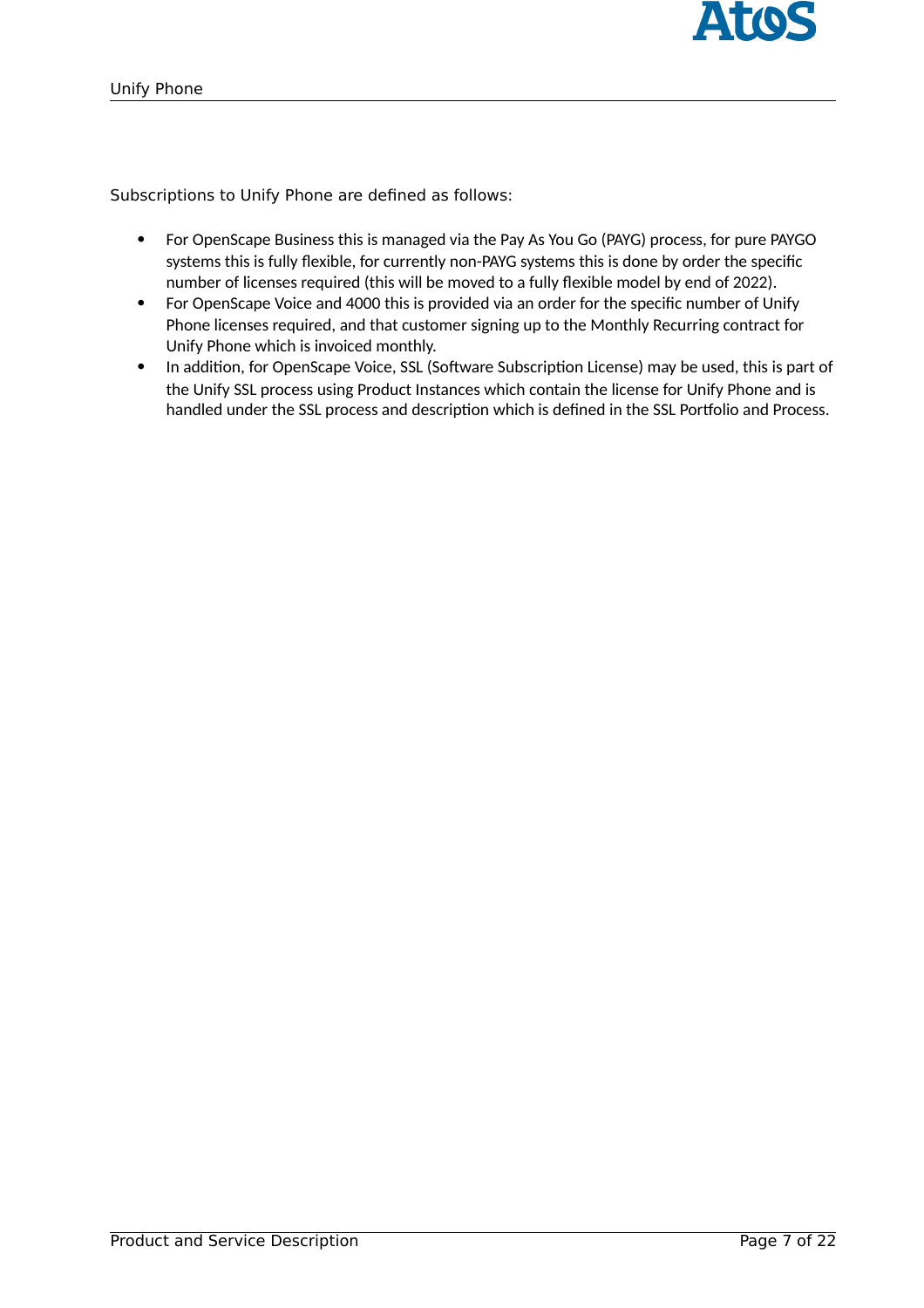

### 1.3 Features and Functions

### 1.3.1 Supported Platforms

Unify Phone as a cloud based WebRTC telephony connectivity solution supports the following OpenScape platforms

OpenScape Business V3R2 or newer

Support for OpenScape Voice v10 and 4000 v10 will be added shortly (planned August 2022)

### 1.3.2 Integration with Unify Video

Unify Phone is tightly integrated into Unify Video. For User Management and Presence, the solution relies on Unify Video and additionally, both platforms can cross launch from one another.

### 1.3.2.1 User Management

To use Unify Phone, end customers must all be subscribed Unify Video users. When signing into any Unify Phone client, users go through Unify Video sign in process to validate their login credentials.

#### 1.3.2.2 Presence

Unify Phone does not have its own presence handling but generally integrated with Unify Video. Details on presence functionality is detailed in [Presence](#page-9-0) section

#### 1.3.2.3 Cross launch

Unify Phone clients in desktop and mobile platforms can be launched from within the corresponding Unify Video app of the platform.

Unify Video users can view the dial pad icon at the top right of their Unify Video app and the phone icon in the left-hand navigation bar. They can click any of these icons to open Unify Phone and, after signing in (if not done already), start making and receiving phone calls.

Cross-launch functionality on Unify Video is not by enabled by default. To enable crosslaunch for Unify Video clients, company administrator should sign into Unify Video admin portal and enable it for the users who will use that feature. Cross launch can be activated only for users with Unify Video Pro+ license.

Additionally, Unify Phone apps in all platforms have Unify Video menu item which can cross launch Unify Video app within them.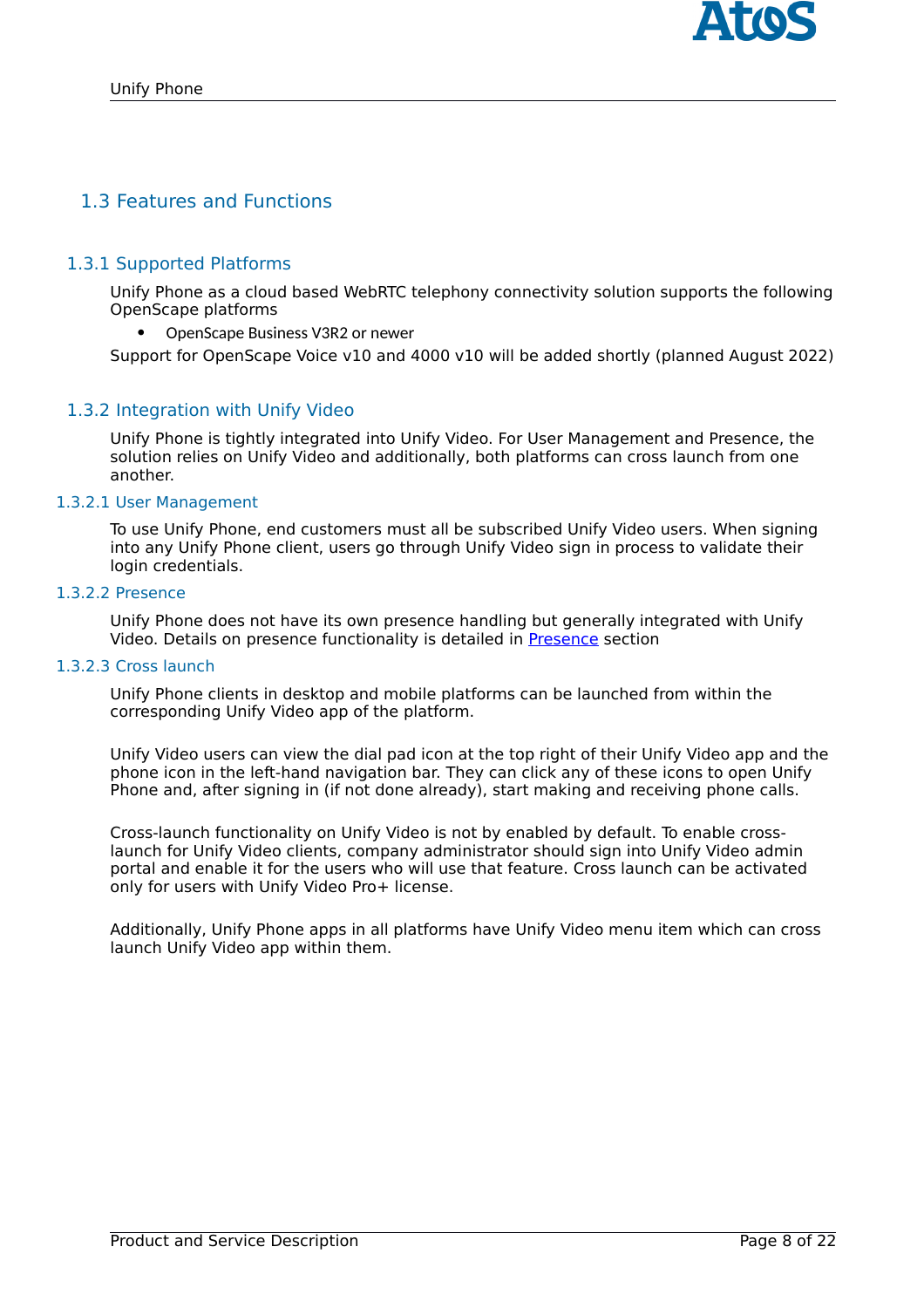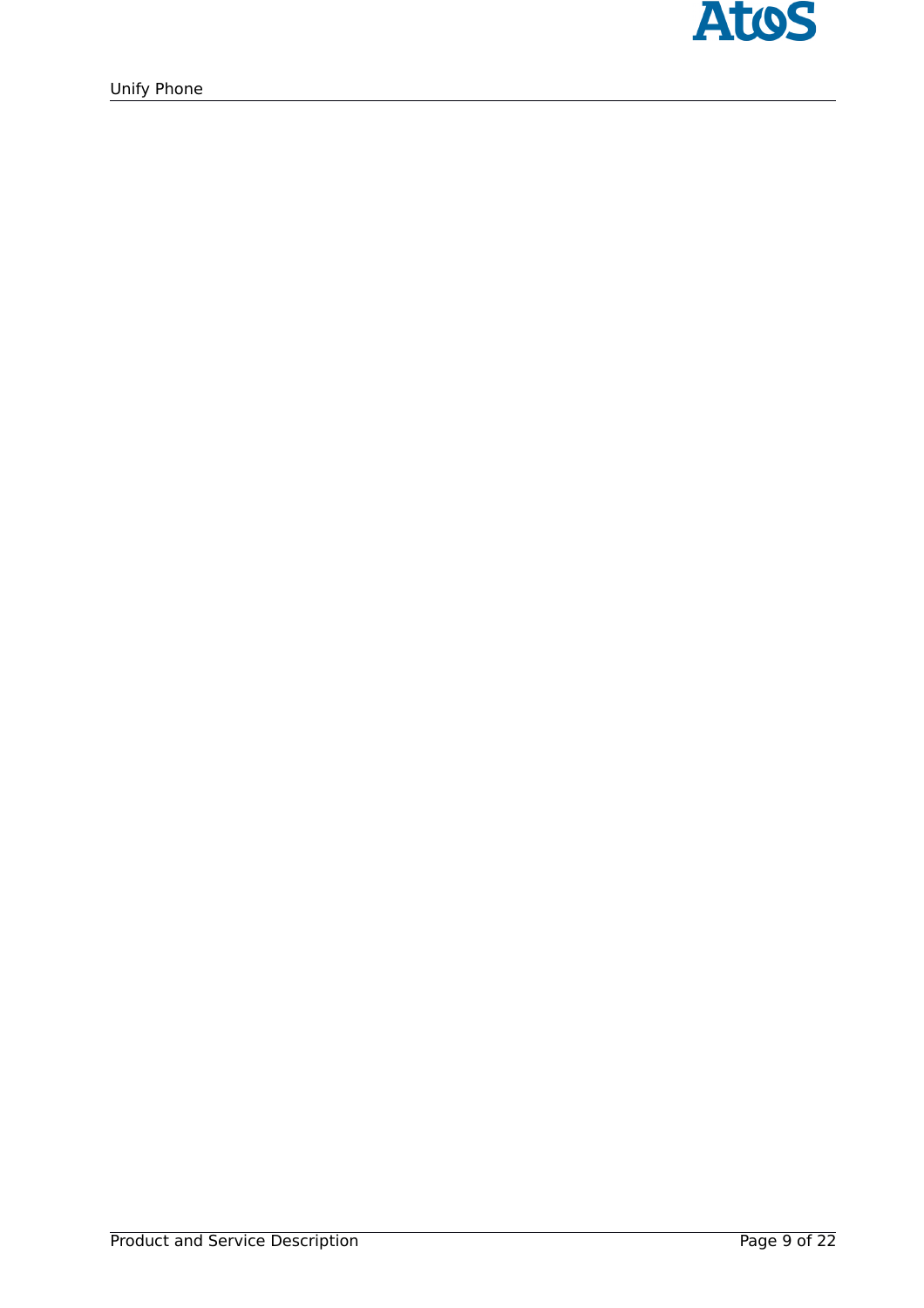

### 1.3.3 Presence

<span id="page-9-0"></span>Unify Phone is the orchestrator of user's presence integrating with both Unify Video and OpenScape PBX. When presence change happens in any of these two (e.g. user calls a person from desk phone or joins to a video session in Unify Video), then Unify Phone notices that and sets the presence in the other one. Additionally, it is possible to change presence in the Unify Phone clients as well manually. Presence concept is based on Unify Video with the following states

- Available: Automatically set when user logs in
- Do not Disturb: User can set this status
- Invisible: User can set this status
- Busy: Automatically set when user is on a call

### 1.3.3.1 Unify Phone and Unify Video presence synchronization

Presence between Unify Phone and Unify Video is synchronized except the Busy case on Unify Phone. When user gets into Busy state on Unify Phone side, based on the corresponding user setting, user will appear either in Do not Disturb in Unify Video side or presence on Unify Video side will not be touched at all

### 1.3.3.2 Unify Phone and OpenScape Business synchronization

Presence between Unify Phone and OpenScape Business is synchronized in the following way:

- DND in OpenScape Business and Unify Phone: Synced in both direction
- Busy on a phone call established via Unify Phone or a Desk phone: Presence is updated on both sides

### 1.3.4 Telephony Features

#### 1.3.4.1 OpenScape Business

The following telephony functionality is supported on Unify Phone when connected to an OpenScape Business

 Unify Phone client is provided with call control such as call setup, call acceptance or reject, mute, DTMF, hang up, hold/retrieve, consult, alternate between two active calls or transfer a call (blind or consult/transfer) and merging two calls to a conference are supported.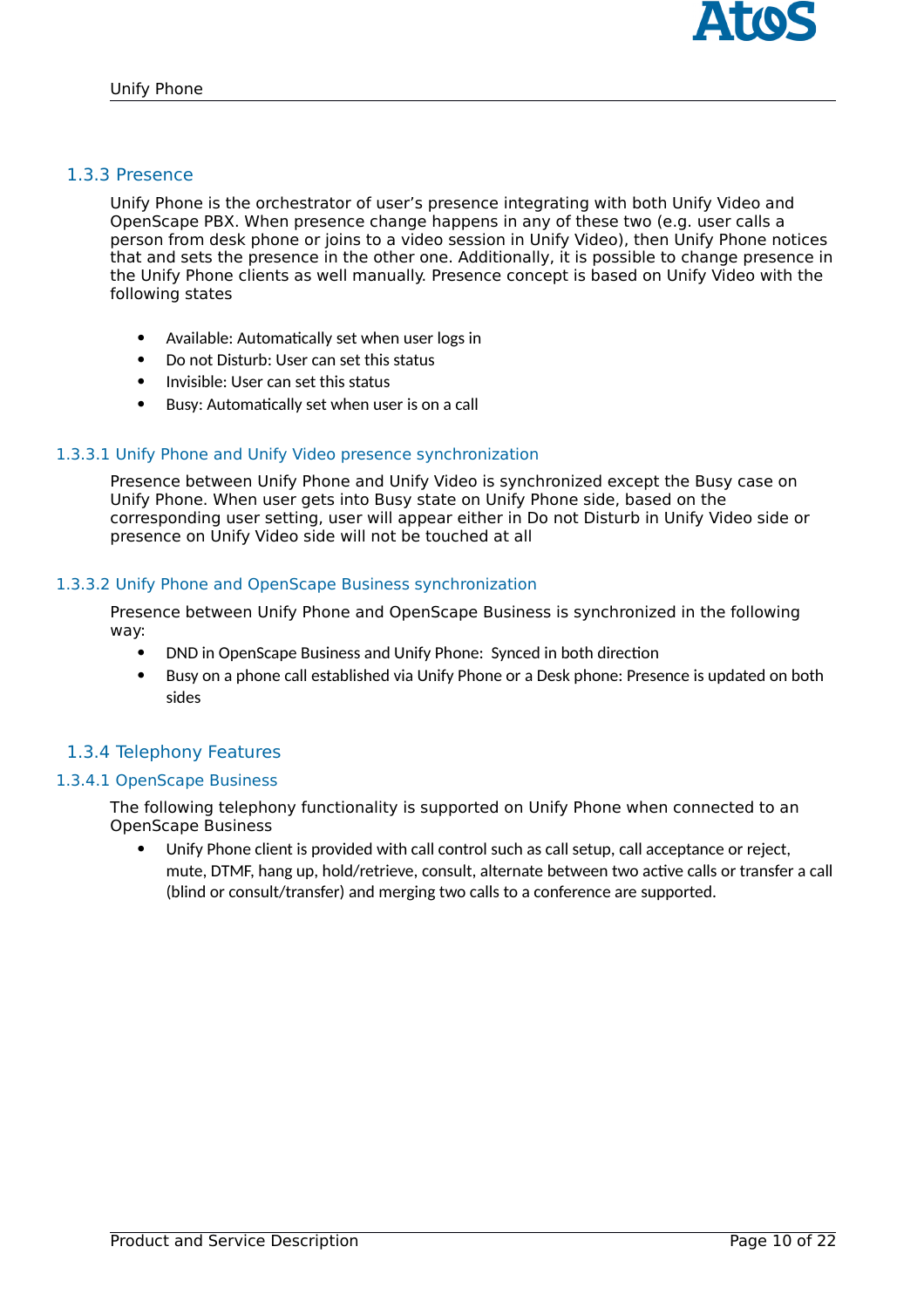

- Unify Phone clients can be also used to control the desk phone which is in the same MULAP group for the user.
- Users can pull active calls from the desk phone to their Unify Phone app, e.g. when moving away from the office desk. Alternatively, they can push an active call from Unify Phone app to their desk phone.
- Call journal for inbound and outbound telephony calls. Call journal functionality on Unify Phone apps rely on having at least one Unify Phone app online for call journal entries to be created consistently.
- It's possible to delete one or all of the call journal entries.
- Call can be transferred between Unify Phone apps without any disruption, for example from web app to iOS/Android app or vice versa.

### 1.3.5 User Settings

It is possible to configure the following settings in all Unify Phone apps:

- General Settings
	- o Language: Change the language of the app. Available options are English, German, French, Spanish, Italian and Dutch.
- Telephony Settings (OpenScape Business)
	- o Call forwarding: Ability to forward incoming calls to given number or voicemail (when available)
	- o Alternative number: It's possible to set the phone number of an alternative device, e.g. mobile, that can be used for making and receiving phone calls through the work number. The alternative number can also be used to control the routing of your calls between your devices.
	- o Call routing: By default, incoming phone calls will ring on all of the Unify Phone clients and desk phone. On no answer they will be routed to the alternative device if it's specified. Users can change this default setting and have all incoming phone calls be routed directly to the desk phone or alternative device.
	- o Call history: It's possible to download the complete call history as CSV file
- Audio Settings
	- o Audio output
	- o Ringing output
	- o Microphone
	- o Headset Integration: Jabra and Poly/Plantronics

### 1.3.6 Tenant Administration

<span id="page-10-0"></span>The administration of Unify Phone is performed with the Unify Phone administration app. This is a web-based application allowing administrators to easily: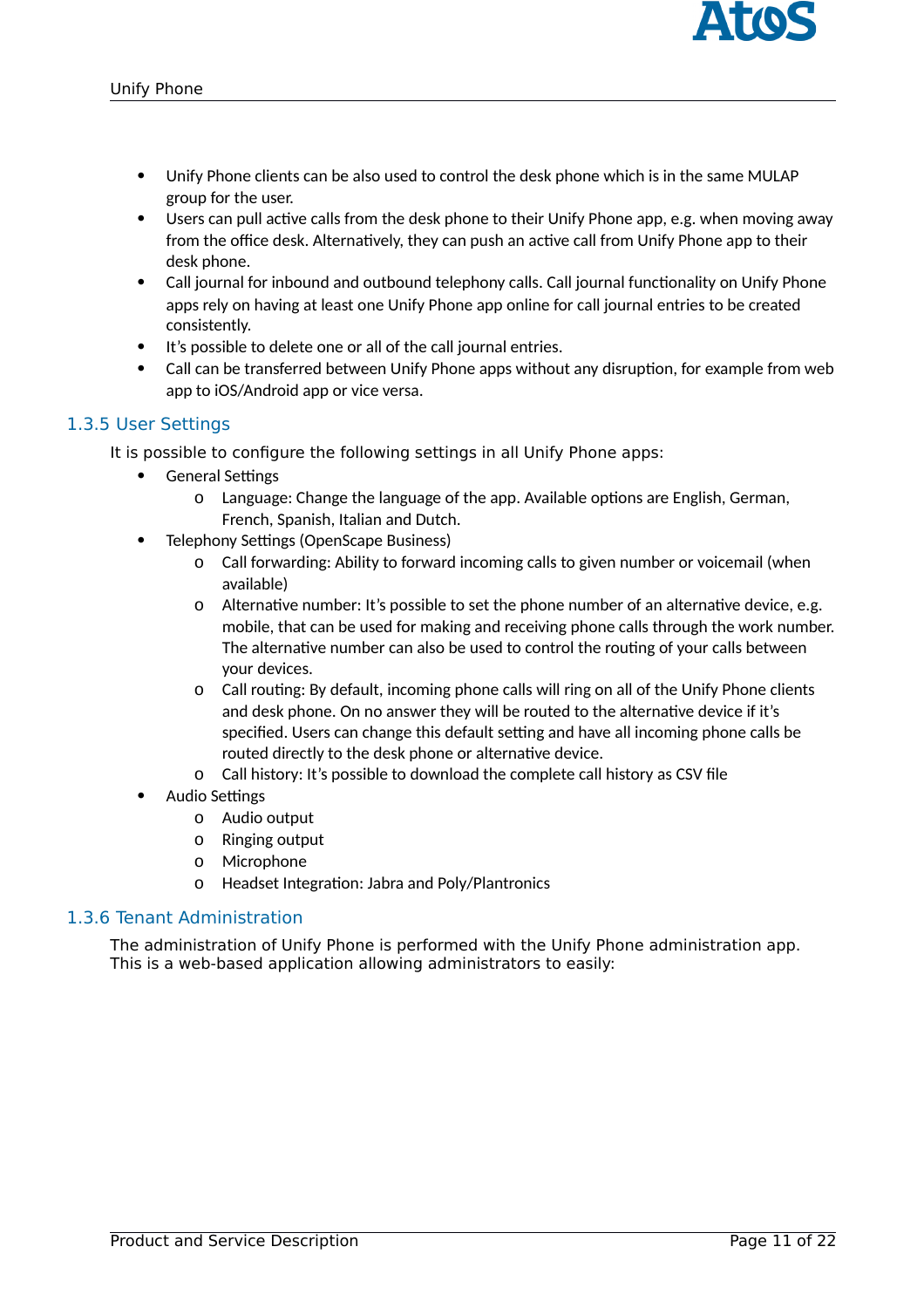

- Connect Unify Phone to Unify Video (registration, Unify Video integration)
- Generate/regenerate/copy the API key needed to connect an OpenScape PBX to Unify Phone
- Check the status of the telephony connector.

Signing in to Unify Phone administration app is only possible with Unify Video administration credentials.

### 1.3.7 Contacts

Currently, the Unify Phone clients fetches the tenant users from Unify Video and offer as contacts to call. In every step when user want to call a number (from dial pad, while transferring a call, while starting a new call while in an active call), searching such contacts is possible.

Additionally, shortly through Exchange Online integration, it will be possible to search both global and private contacts available in Exchange and call.

Additionally, when a call is received, the callee number will be resolved to a name, when there is matching Unify Video or Exchange Online private contact matching.

### 1.3.8 Applications

#### 1.3.8.1 Desktop

For Desktop operating systems, Unify Phone is offered as a web application. It can be used in Chrome, Edge or Firefox browsers and additionally when opened in Chrome or Edge can be installed as Progressive Web Application (PWA).

When it's installed as PWA, then it will have additionally the following functionality

- Can be auto-started with device sign in
- Can be pinned to task bar
- Desktop shortcut can be created
- When "tel" links clicked, it's initialized automatically.

For cross-launch not to initiate a new browser every time, Unify Phone browser extension can be installed from Chrome and Edge Extension Stores.

### 1.3.8.2 Mobile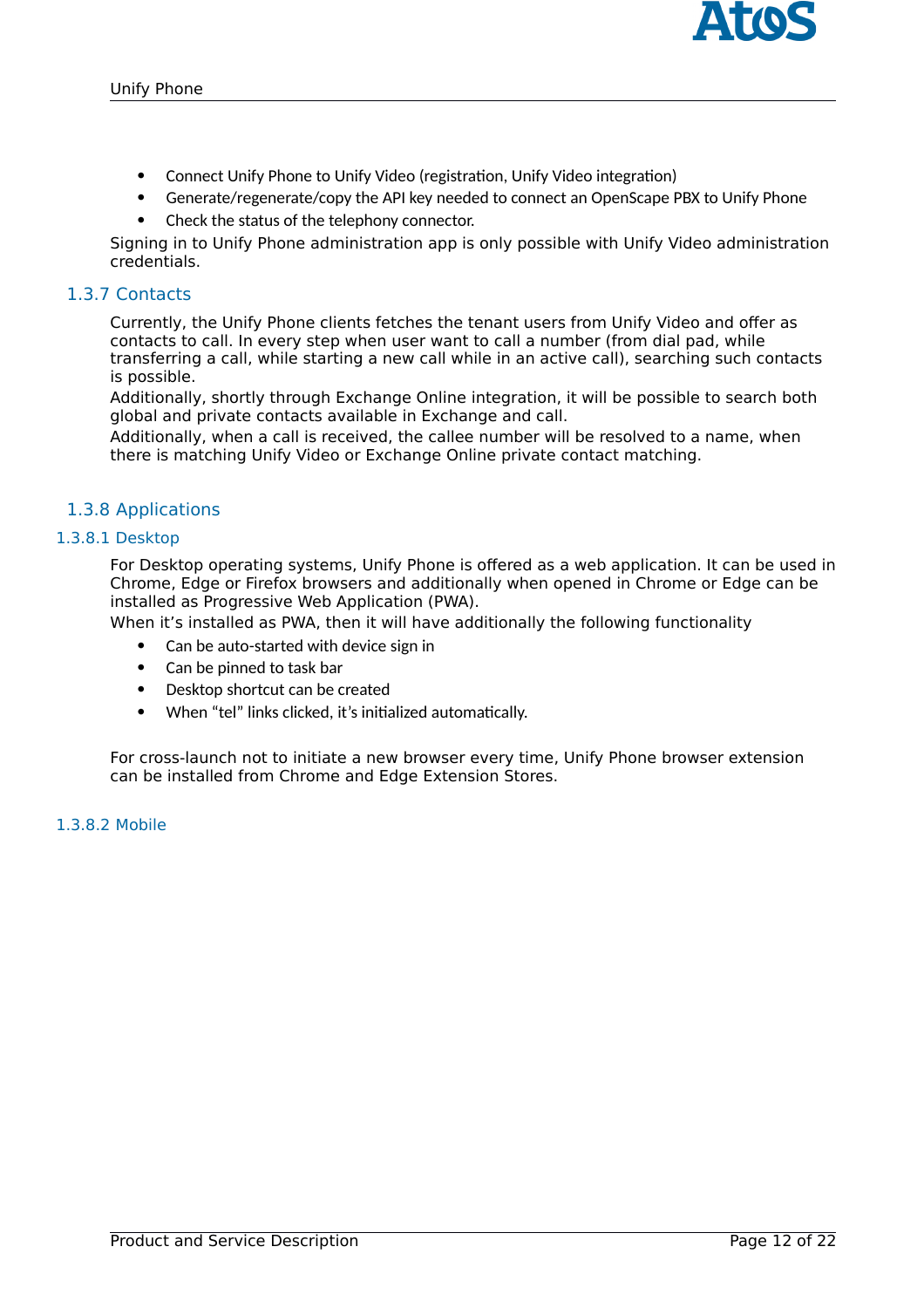

Unify Phone native applications are available in both Google Play Store for Android and Apple AppStore for iOS/iPadOS.

### 1.3.9 Voicemail

Unify Phone integrates with the OpenScape Business voicemail. When user has voicemail license, they can click the voicemail icon in all Unify Phone apps and calls the voicemail number automatically. Then through standard DTMF functionality can perform voicemail operations (listen, delete etc.). Additionally, voicemail icon has a red indication on Unify Phone apps when user has a not listened/new voicemail.

### 1.3.10 VDI

As a web application on desktop systems, Unify Phone has a passive support for VMWare and Citrix VDI environments via the VMware Horizon HTML5 Redirection Extension and Citrix HTML5 multimedia redirection.

### 1.3.11 Headset Integration

Unify Phone apps support any headset, speaker or microphone provided the operating system (Windows, MacOS, iOS, iPadOS, Android) can detect and work with such a device.

Additionally, Unify Phone web application (on Chrome and Edge) has headset integration with the Jabra and Poly/Plantronics devices. When the integration is activated for such a device, additionally, calls can be taken or hung up using the buttons on the device and mute/unmute through the buttons on the device is synchronized with the Unify Phone web app.

While Jabra integration can be enabled without any additional software installation, Poly/Plantronics integration requires installation of Plantronics Hub application.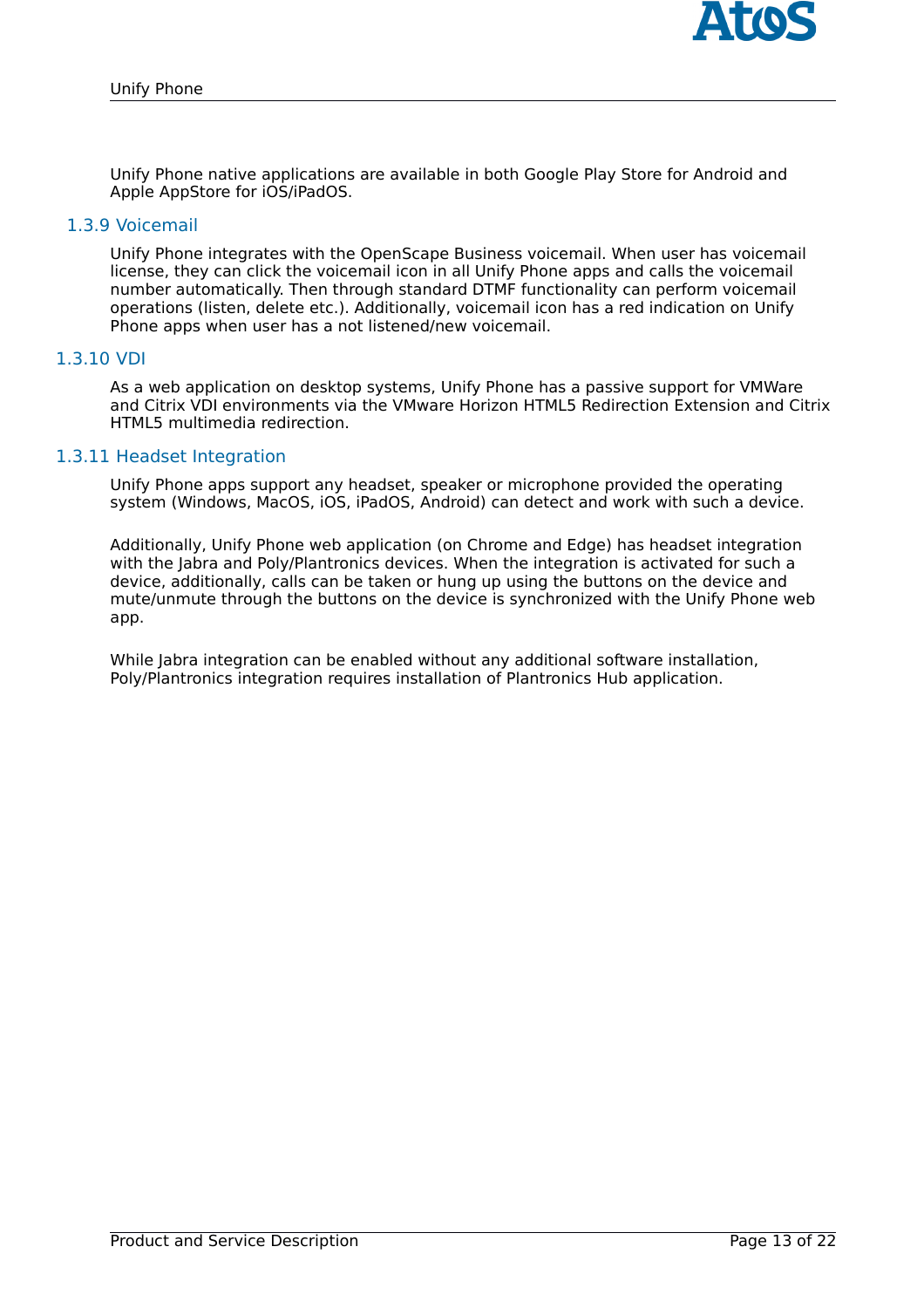

# 2 Connecting to Unify Phone

### 2.1 Supported Devices & Software

### **Computer and Operation System:**

| <b>Operating System</b>      | <b>Browser</b>                           | <b>Minimum System</b>              |
|------------------------------|------------------------------------------|------------------------------------|
| Windows 10 and<br>newer      | Google Chrome -<br>version 88 or newer   | Intel Core i3 CPU<br>or equivalent |
|                              | Microsoft Edge -<br>version 88 or newer  |                                    |
|                              | Mozilla Firefox - version<br>78 or newer |                                    |
| macOS 10.15<br>(Catalina) or | Google Chrome -<br>version 88 or newer   | MacBook Air 2012                   |
| newer                        | Microsoft Edge -<br>version 88 or newer  |                                    |
|                              | Mozilla Firefox - version<br>78 or newer |                                    |

### **Streaming / VDI Support:**

| <b>Vendor</b> | <b>Product</b>                                   | <b>Minimum Version</b> | <b>Technology</b>                                                                       |
|---------------|--------------------------------------------------|------------------------|-----------------------------------------------------------------------------------------|
| <b>VMware</b> | <b>VMware</b><br>Horizon                         | VMware Horizon 7.10    | Unify Phone web app with<br><b>VMware Horizon HTML5</b><br><b>Redirection Extension</b> |
| Citrix        | Citrix<br>Virtual<br>Apps<br>and<br>Desktop<br>s | 2012                   | Unify Phone web app with<br>Citrix HTML5 multimedia<br>redirection                      |

### **Mobile Devices:**

| <b>Product</b>            | <b>SW Version</b>  |
|---------------------------|--------------------|
| iPhone 6s or newer,       | iOS 13 or newer    |
| iPad Air 2, iPad Air (3rd | iPadOS 13 or newer |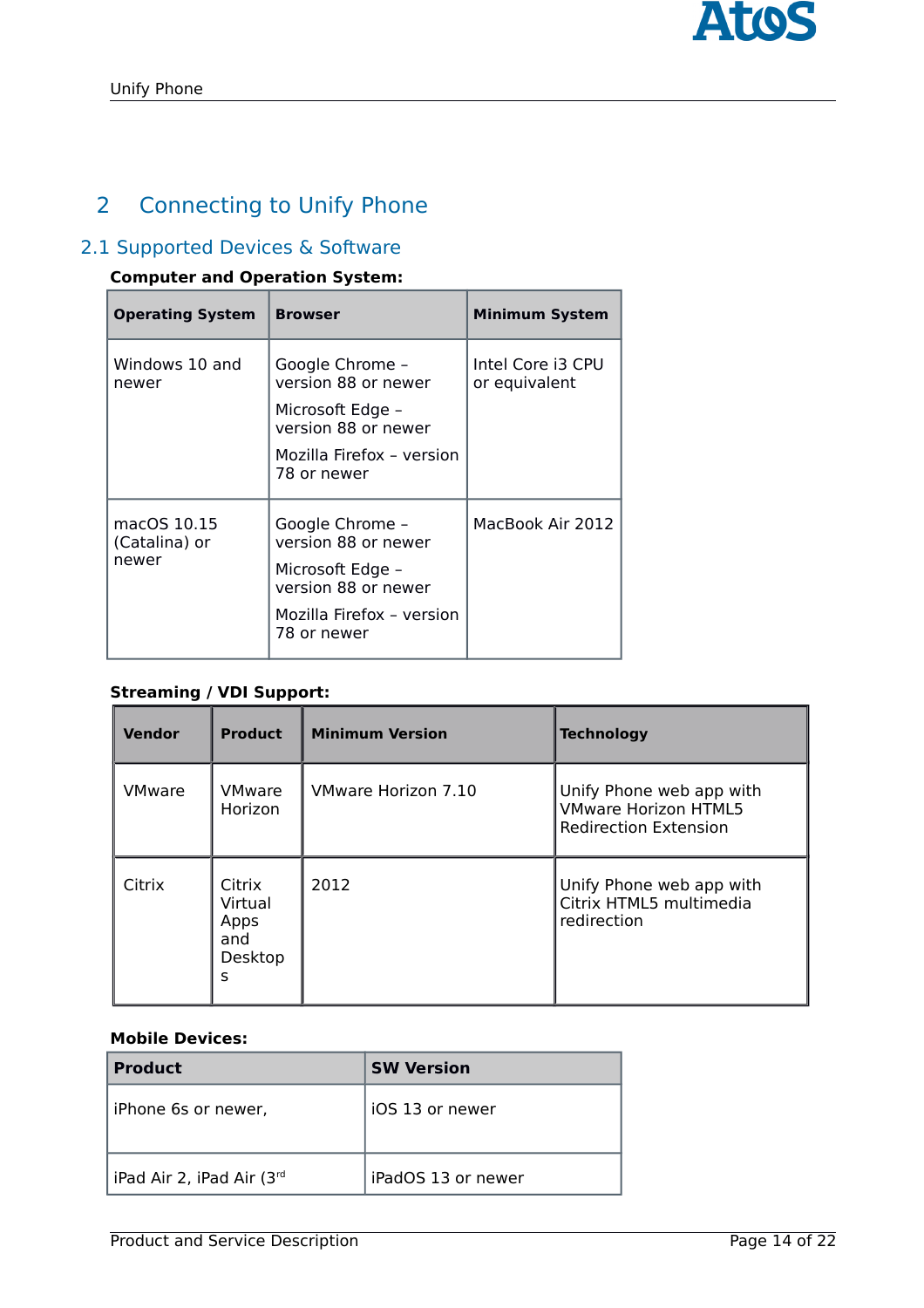

| generation), iPad (5th<br>generation or newer), iPad Mini<br>4, iPad Mini (5 <sup>th</sup> Generation),<br>All iPad Pro models |                    |
|--------------------------------------------------------------------------------------------------------------------------------|--------------------|
| <b>Android Phones</b>                                                                                                          | Android 8 or newer |
| <b>Android Tablets</b>                                                                                                         | Android 8 or newer |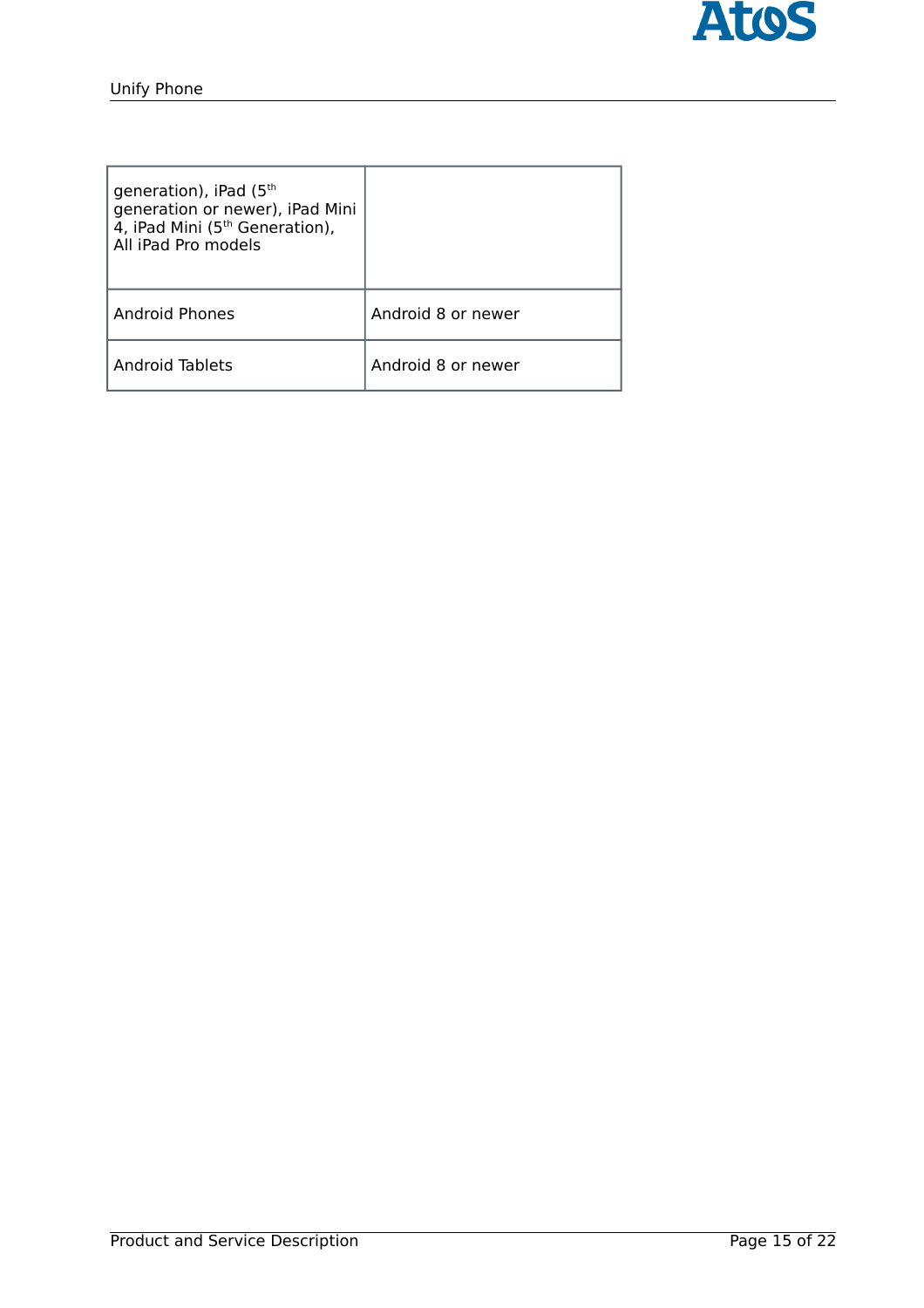

### 2.2 Networking Requirements

Unify Phone is a Software-as-a-Service application deployed on public cloud. Your organization's network must satisfy some connectivity requirements to allow Unify Phone to work properly.

It is expected that your organization uses stateful firewall/NAT devices to protect its private networks. Unify Phone connections can traverse these devices using standard methods similar to Web Browser traffic. In particular, Unify Phone signaling, and media connections are always established in the outbound direction from the corporate network to the cloud. The firewall must allow outbound connections to the IP addresses listed in the table below.

The firewall/NAT will block any packets in the inbound direction unless they belong to an already established session which was previously established outbound. The firewall/NAT should support stateful mode for both TCP and UDP. Unlike typical browser traffic which uses destination TCP ports 80 and 443, WebRTC Realtime and Unify Phone voice packets use UDP while SIP Signaling use TLS over TCP. Most modern firewalls support UDP stateful flows. Pinholes and NAT bindings must be established and refreshed until a timer expires due to lack of packets.

In the following table, source ports in the range 1024-65536 of the devices inside the corporate network are omitted since they should be configured per product configuration. The Destination IP and Port are as listed in this section. The firewall does not need to open all those ports, but instead only allow return packets on the connection that was established from a device to Unify Phone.

Thus for SIP Signaling and Media, the stateful firewall/NAT should simply pinhole the traffic based on the outbound connection established from inside to out. NAT bindings will only exist for those connections, so NAT will not allow any other traffic in the inbound direction.

The clients must be able to connect via HTTPS to port 443 (HTTPS) of the Unify Phone URL. As long as the corporate network allows access to all destinations on the public internet, users should be able to reach the Unify Phone sign in page, just as any other secure internet application (such as a banking application). When the user signs in, the client will establish the WebSocket connection.

If your organization's network uses an HTTP proxy, the browser detects the proxy setting automatically. After signing in to Unify Phone, the browser will request the establishment of the WebSocket by first setting up the HTTPS connection, and then upgrading it to WebSocket secure. The proxy must support this flow.

If the proxy uses authentication, the browser will supply the user credentials in response to the challenge.

If the proxy employs specific whitelists, the Unify Phone URL has to be added to the whitelist.

Unlike the Signaling Path, the Media Path is much harder to pass through firewalls, NATs and Proxies. This is since media uses UDP ephemeral ports (>1024), media is peer-to-peer, and firewalls/NAT typically prevent inbound connections.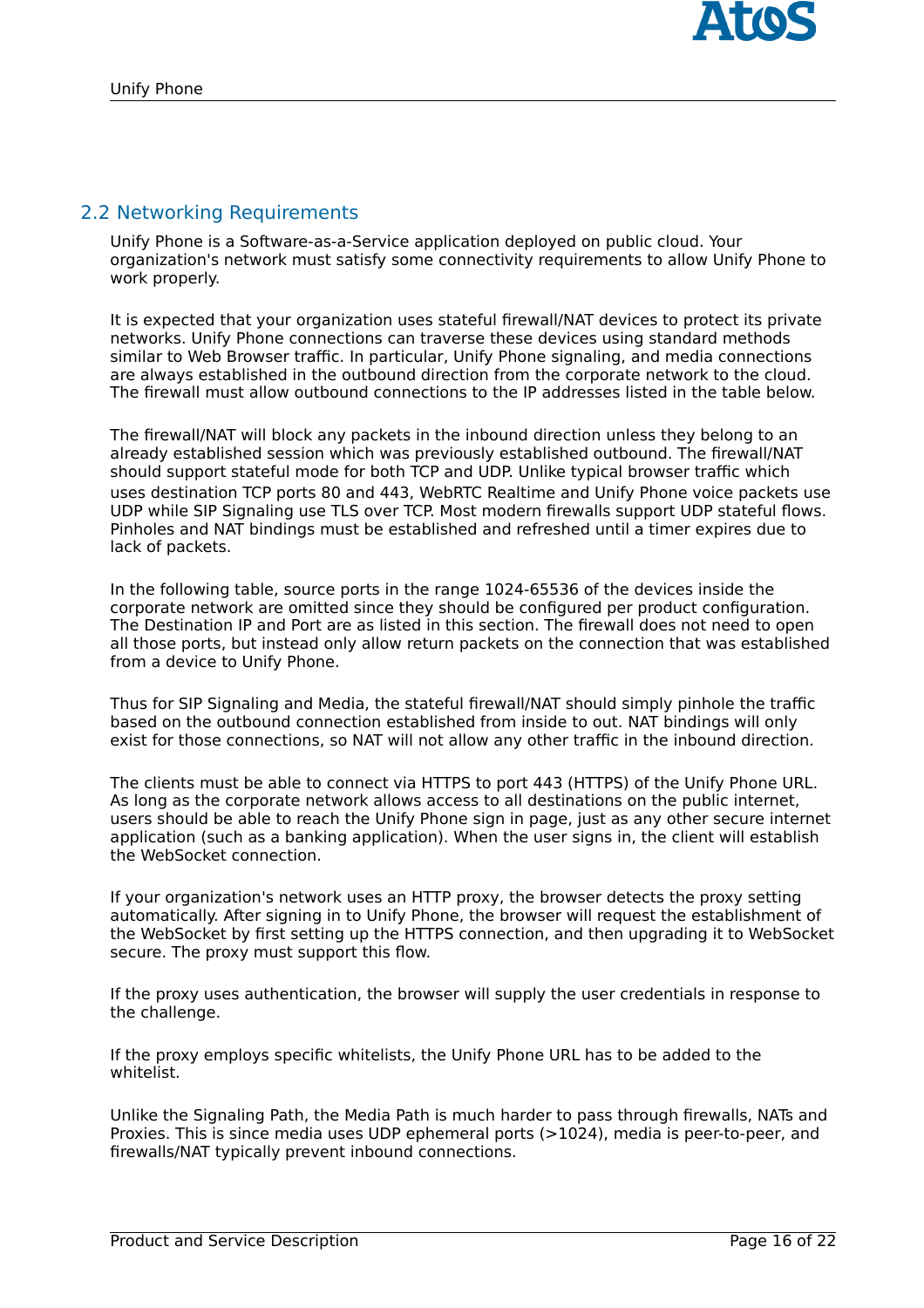

To accommodate these issues, Unify Phone uses standard techniques recommended by the IETF, such as STUN (Session Traversal Utilities for NAT), TURN (Traversal Using Relays around NAT) and ICE (Interactive Connectivity Establishment).

However, not all products support the above technology, or your organization's firewall may not be stateful, therefore you may need to apply the configuration in the table below.

The following table contains the needed firewall rules in your organization's infrastructure.

| <b>Description</b>                                     | <b>Destination IP</b> | <b>Destination Port</b> | <b>Comment</b>                                                                                                                                                                                                                                                                   |
|--------------------------------------------------------|-----------------------|-------------------------|----------------------------------------------------------------------------------------------------------------------------------------------------------------------------------------------------------------------------------------------------------------------------------|
| Unify Phone<br><b>Connector SIP over</b><br><b>TLS</b> | 35.246.178.213        | 65061                   | Needed for SIP<br>connectivity over<br>TLS with Unify<br>Phone.<br>(Allow Established<br>Connection)                                                                                                                                                                             |
| Unify Phone client<br><b>REST API (HTTPS)</b>          | 34.117.105.255        | 443                     | Unify Phone client<br>connection to<br>provision Unify<br>Phone users in the<br>OpenScape PBX.<br>Hostname is<br>phoneapp.unify.com                                                                                                                                              |
| <b>TURN/STUN</b>                                       | 34.159.228.55         | 3478 (TCP/UDP)          | PBX should be able<br>to establish<br>connection to<br>STUN/TURN server                                                                                                                                                                                                          |
| <b>TURN for Clients</b>                                | 34.159.228.55         | 443 (TCP)               | Web/Mobile/Desktop<br>Clients need to<br>connect to TURN<br>server thus the<br>firewall should allow<br>connection towards<br>the TURN server.<br>If your organization's<br>network uses a<br>proxy server, the<br>browser will<br>establish the<br>connection via the<br>proxy. |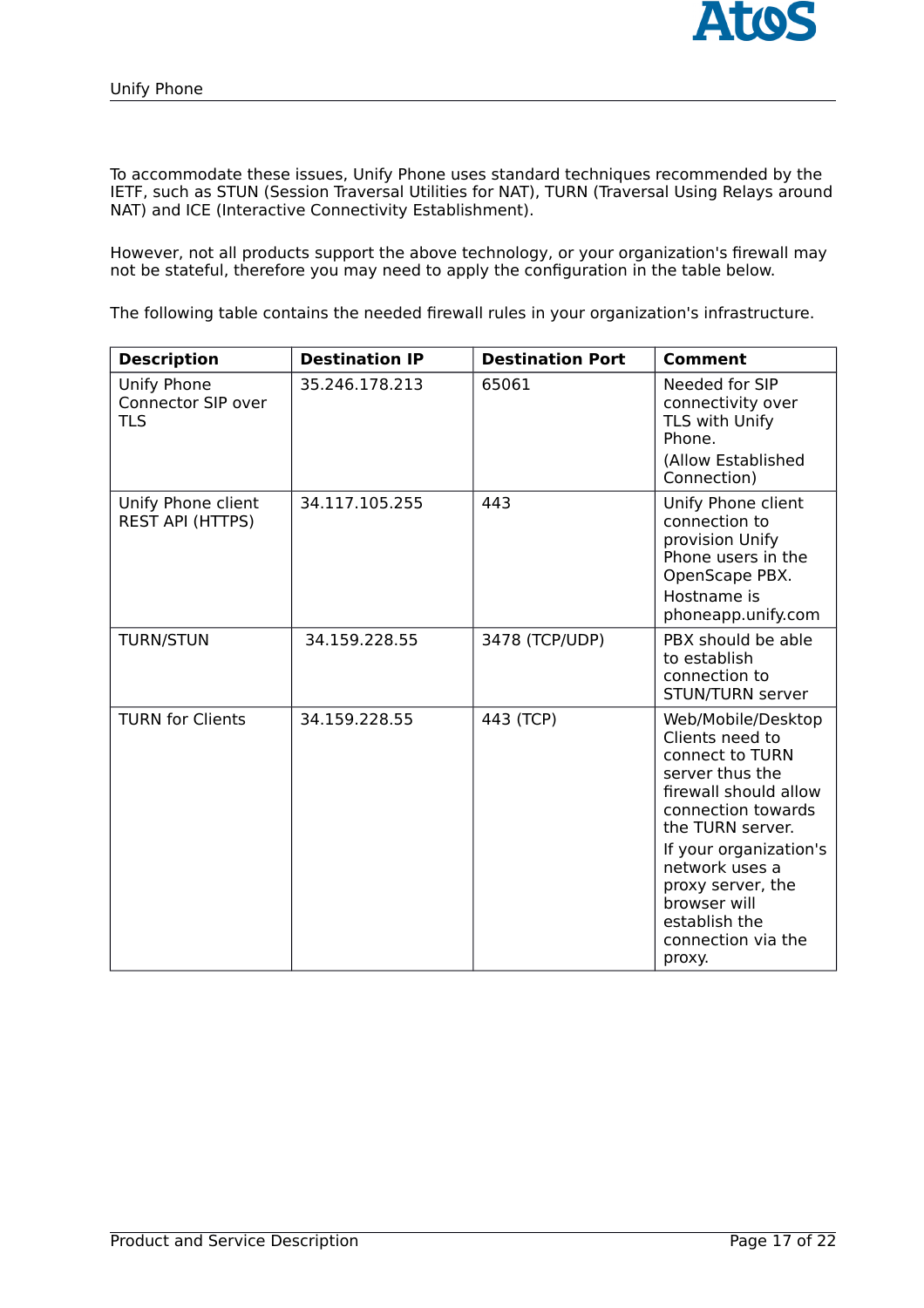

### 3 Account Management

There is no specific user management within Unify Phone, the user management is provided via Unify Video, and the phone numbers to the Unify Video users are assigned via the webbased management applications of OpenScape Business. There is administration on Unify Phone, but not for specific users only for the overall Unify Phone tenant as explained in [Tenant Administration](#page-10-0) section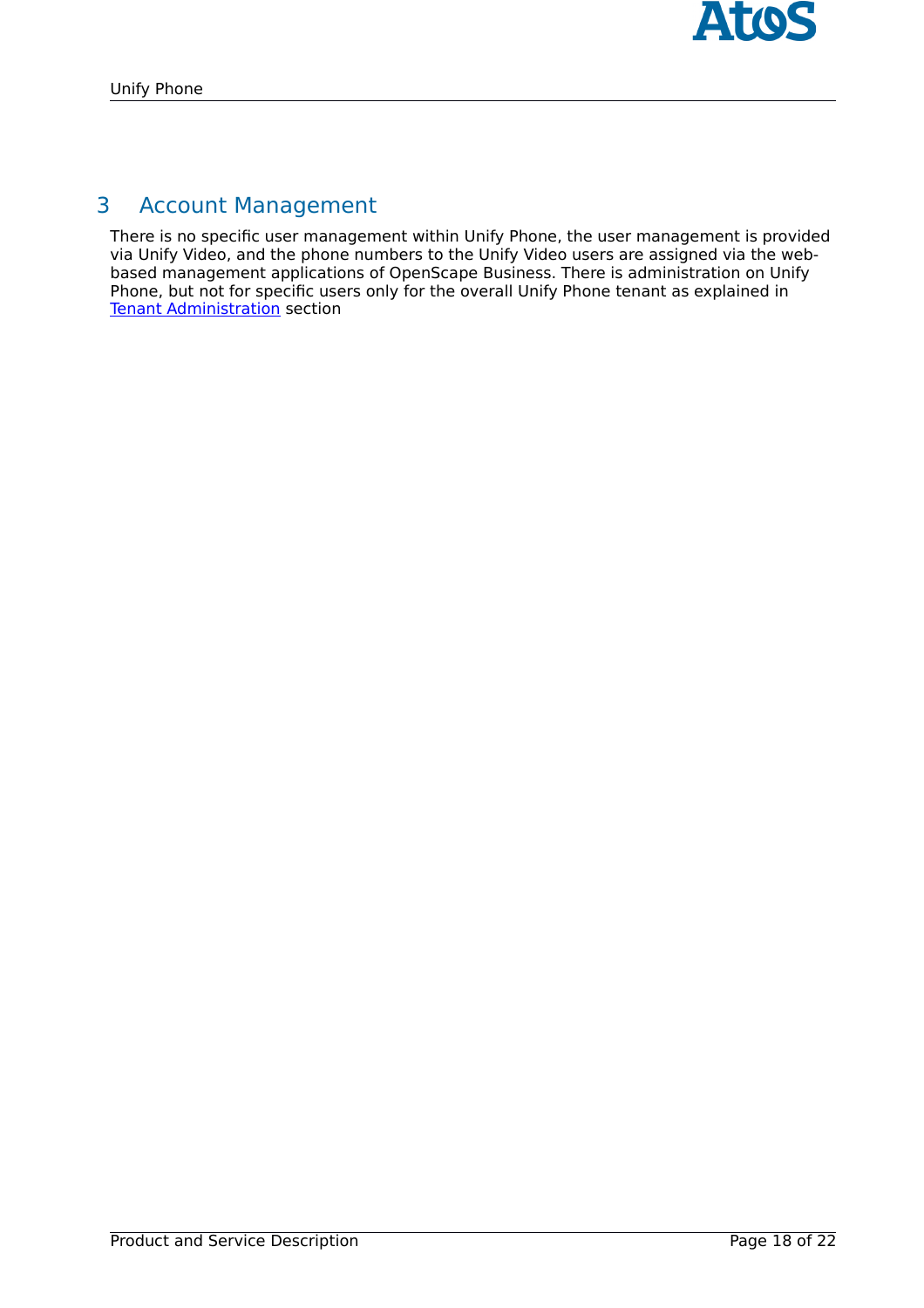

### 4 Help and Support

### 4.1 Overview

Unify Phone is supported via Unify Partners or ATOS Unify depending on the specific customer contract in place.

The overall solution consists of the following elements:

- 1. Unify Phone Clients Web Browser, Mobile Client<br>2. Unify Phone Cloud Connectivity Unify Clients a
	- Connectivity Unify Clients and OpenScape Platform
- 3. OpenScape Platform Business, 4000, Voice
- 4. Unify Video Cloud based Messaging, Video from RingCentral

Items 1 and 2 are part of Unify Phone support process and covered within the Unify Phone subscription charges.

Note: the initial release of Unify Phone is on OpenScape Business v3 in May 2022, with release on OpenScape 4000/ OpenScape Voice in August 2022.

### 4.2 Support through Self Services

Customers obtain support for Unify Phone from their Unify Partner / Unify ATOS depending on their service contract for Unify Phone.

A log file can be obtained by the customer from the Unify Phone Web Client or Mobile Client to provide to the Partner / ATOS Unify when requested.

### 4.2.1 Overview

### 4.2.2 Help Information

Administration and User Guides for Unify Phone are provided to support Unify Phone in addition to information within the OpenScape Business administration and product information. These will be provided by the Unify Partner or Unify during the deployment of Unify Phone or can be requested from your Unify Partner or Unify Contact.

These guides can also be found on the Unify Wiki <https://wiki.unify.com/wiki/Overview>

### 4.3 Shared support responsibilities

### 4.3.1 Customer support role

The customer or where delegated the partner on behalf of the customer can configure their OpenScape Platform for Unify Phone (this is documented in the administration guide for the related platform).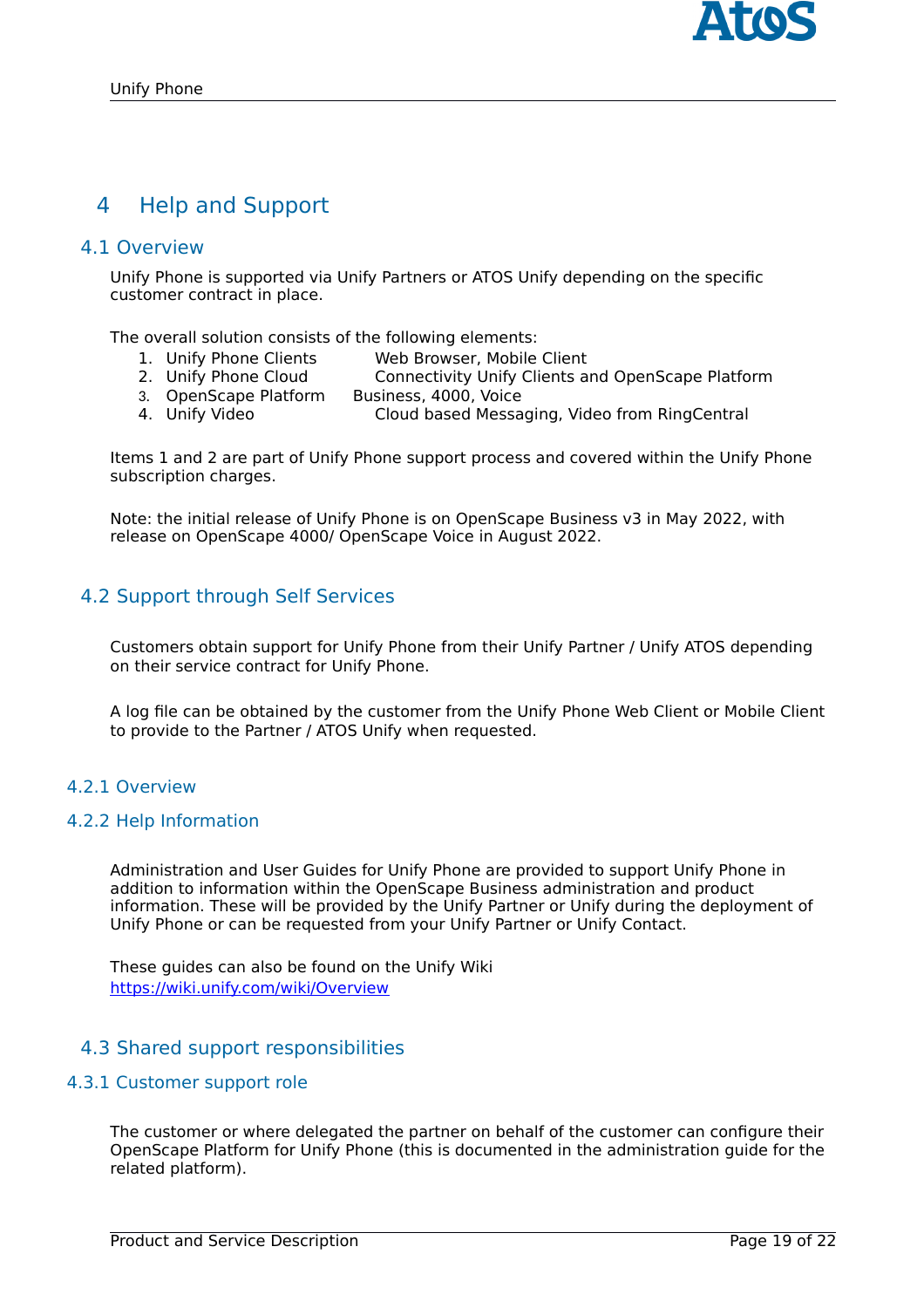

The customer or delegated partner can administer the Unify Phone Tenant on the cloud platform for Unify Phone.

Diagnostic logs can be obtained from the Unify Phone Client itself to support customers and partners and then provide to ATOS Unify Support when requested.

### 4.3.2 Unify support role

Depending on the customer service contract the customer will contact their partner or Unify directly to obtain support.

### 4.4 Languages

Unify Phone is provided with documentation for the following languages:

- English
- German
- Italian
- French
- Spanish
- Dutch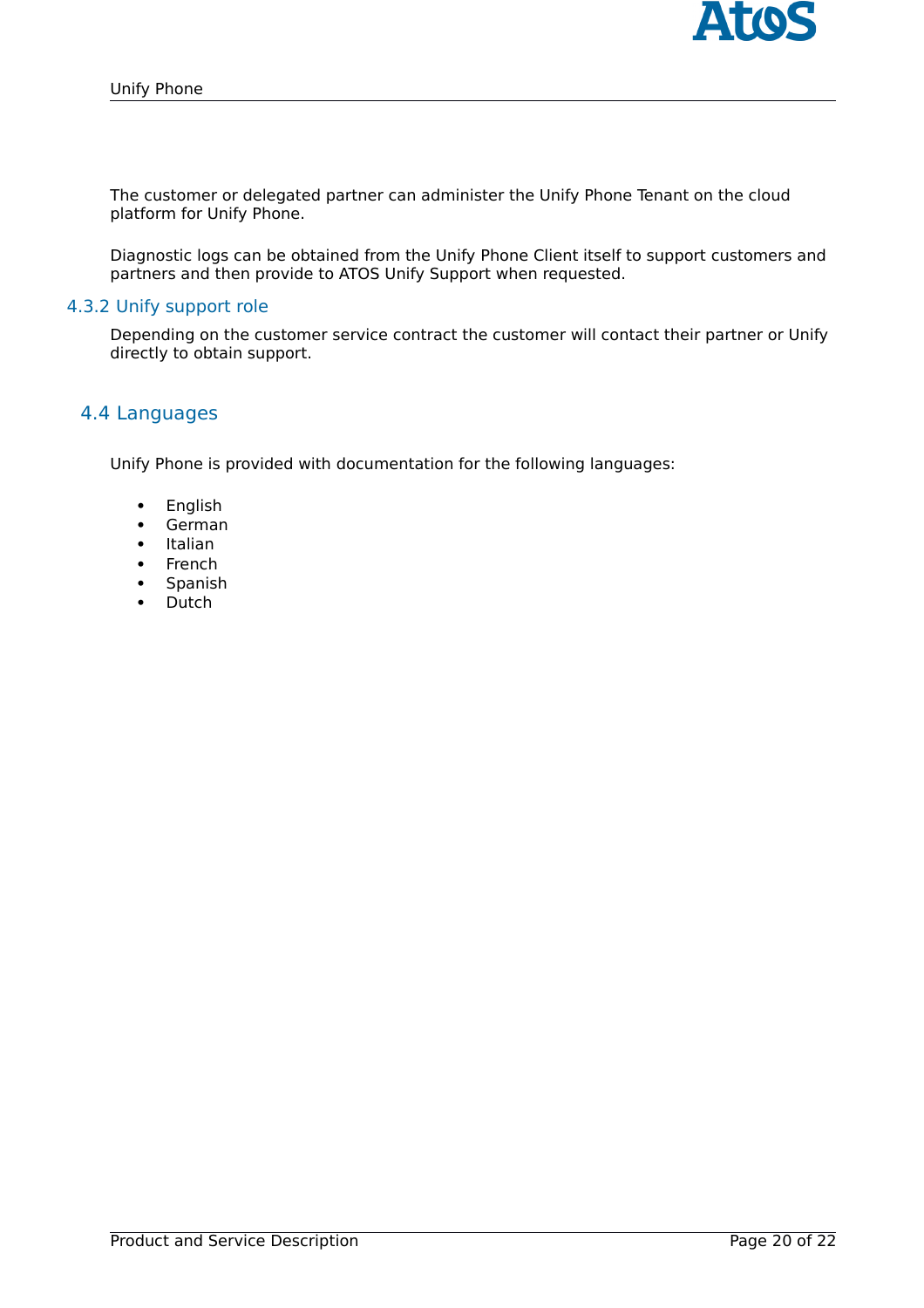

### 5 Service Updates

### 5.1 Overview

Unify Phone receives regular product updates introducing new features, fixing bugs to improve overall end user experience.

Service updates will be implemented by Scheduled Maintenance activities and are usually done at times with typically low usage of the service. These Scheduled Maintenance activities will be announced on support portal.

### 5.2 Notification sent for major updates

Before Unify releases an update to the Unify Phone services, it is thoroughly tested and evaluated for performance and scalability.

For major updates, all Unify Phone users will be informed about the upcoming service upgrade and the main enhancements for user's experience by an announcement on the support portal.

When testing is complete, the update and the anticipated public rollout date are announced on the support portal for the Scheduled Maintenance time frame, within which the availability of Unify Phone Services may be affected by that maintenance activity.

### 6 Service Continuity

### 6.1.1 Overview

Unify Phone Service is delivered by highly resilient systems that help to ensure high levels of service. Technical and organizational measures to provide for service continuity are an integral part of the system design for Unify Phone. These measures enable Unify Phone Service to recover quickly from unexpected events such as hardware or application failure, or other incidents that affect users.

### 6.1.2 Ensuring data availability

Multiple levels of data redundancy are implemented, ranging from redundant disks to guards against local disk failure to continuous, full data replication to a multi zonal data center.

### 6.1.3 Dedicated support

The Unify Phone support organization plays an important role in providing the service's customers with business continuity. That support organization is a multi-level structure including partner service desk/service desk, 1st / 2nd level support and development teams. These teams have a deep knowledge of Unify Phone and its underlying infrastructure as well as direct access to Unify experts in architecture, development, and testing.

The multi-level support structure is designed to offer fast resolution times and to provide a channel for your voice to be heard. Feedback from you provides input to the planning, development, and operations processes.

### 6.1.4 Incidents

Incidents occur when a portion of a service infrastructure becomes unresponsive and unavailable to customers. Outages of a service may be caused by hardware or software failure in the data center, a faulty network connection between the Unify Phone Service's user and Unify.